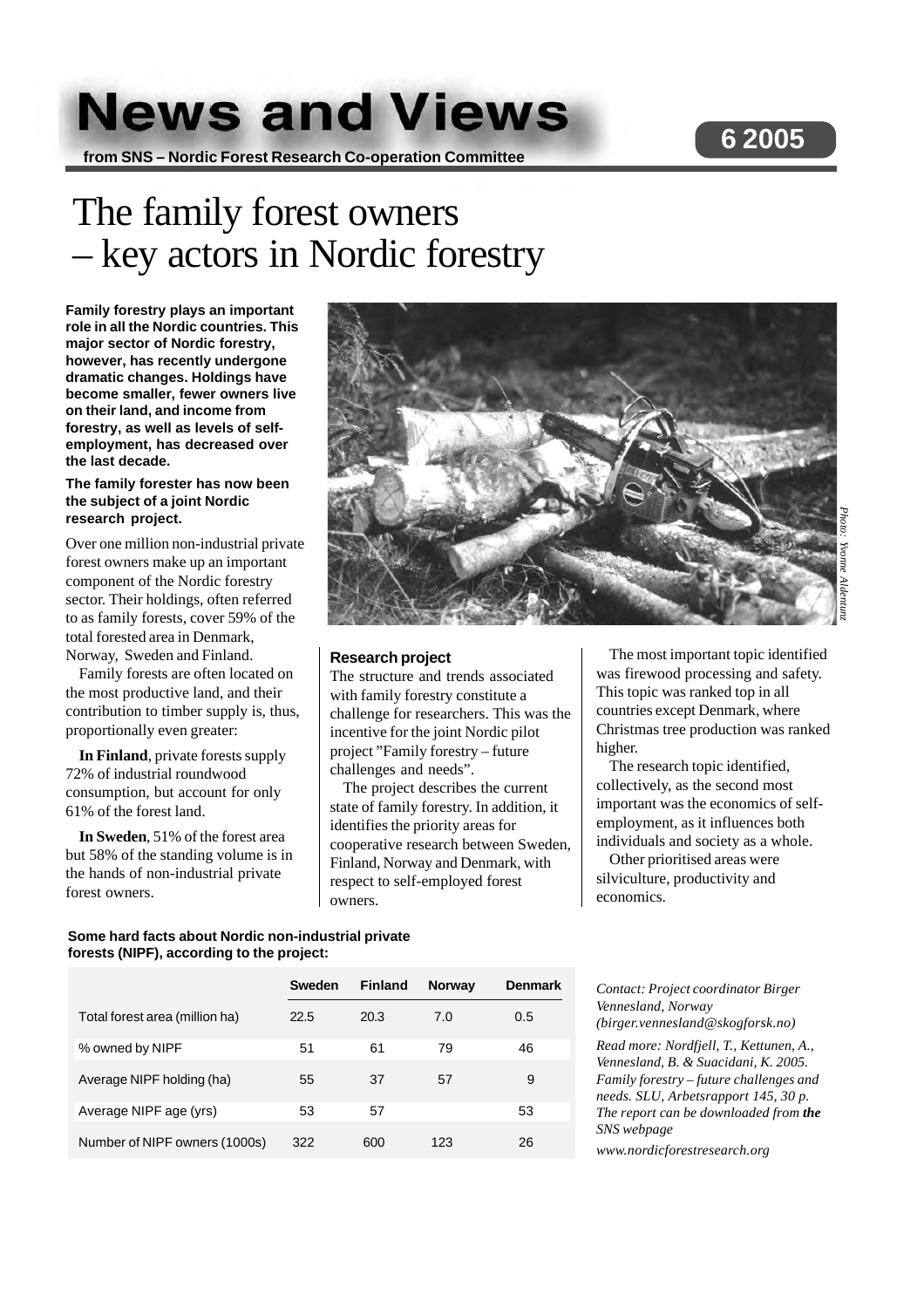# All goods have a price

– new value-chains in forestry

### **Research can increase the income from forestry, thus enhancing the rural economy.**

Over the last 20–30 years, the income from timber sales in Nordic forestry has decreased. This negative trend will probably continue. It is, therefore, important to find new complementary income streams especially for those living in the countryside.

An assessment initiated by SNS suggests that the Nordic Council of Ministers should set aside resources for a proactive research program in three parts:

# **1. Economic development based on the forest in rural areas**

Tourism and recreation may become important income sources from forests. But how should forest management be adapted to meet the needs of these activities? And how should tourism and recreation be paid for? One potential source of income from forests may be compensation for common benefits, such as biodiversity. But how should such benefits be valued, and how can they be marketed?

# **2. Forest, carbon and climate**

The Nordic forests have great potential for carbon storage. But how should they be managed to optimize carbon storage and energy production? And how should conflicts with other environmental goals, such as biodiversity, be minimized? Focus should be placed on carbon stored in the soil. The amount is considerable, and it is important that we learn how to manage forests to avoid this carbon being released into the atmosphere.

*Hunting and other outdoor activities can increase the income from a forest property. Photo: Mats Hannerz*



# **3. Increased use of wood**

The value of the forests would increase if more wood was used as a building material. To increase such use, it is necessary that:

**a)** wooden products are more homogenous, less prone to deformation and more resistant to fire, rot and pests. Technical developments are needed.

**b)** research results are available to support the efficient and reliable marketing of wood products.

*Contact: Sjur.Baardsen@umb.no .*

*You can download the report "Verdikeder i skogsektoren" (only in Norwegian) from www.nordicforestresearch.org*



# **Nordic meeting discussed the value-chains**

The report "New value-chains in forestry" was presented at "The Nordic forest conference 2005", held in Nödebo, Denmark , 29–30 August

The conference attracted 73 delegates, including Gudni Agustsson, the Icelandic Minister for Agriculture, Connie Hedegaard, Denmark's Environment Minister, and Pekka Pesonen and Jonas Bjelfvenstam, the state secretaries of Finland and Sweden, respectively, to name but a few.

The final recommendations of the conference included:

■ To encourage more dialog between citizens, government, forest owners, industry and NGOs with respect to forests.

■ To develop wood products and market the use of wood.

■ To identify and remove red-tape and regulations that adversely affect the profitable utilization of forests and forest products.

■ To promote forest management and wood utilization whilst also considering the local and global environment.

■ To develop the role of forests as an attractive housing environment and for recreation.

■ To promote added value through goal-oriented and strengthened Nordic research cooperation (through SNS).

*"New valuechains in forestry" was presented at the Nordic meeting by Lisa Sennerby-Forse, head of Formas in Sweden. Photo: Formas*

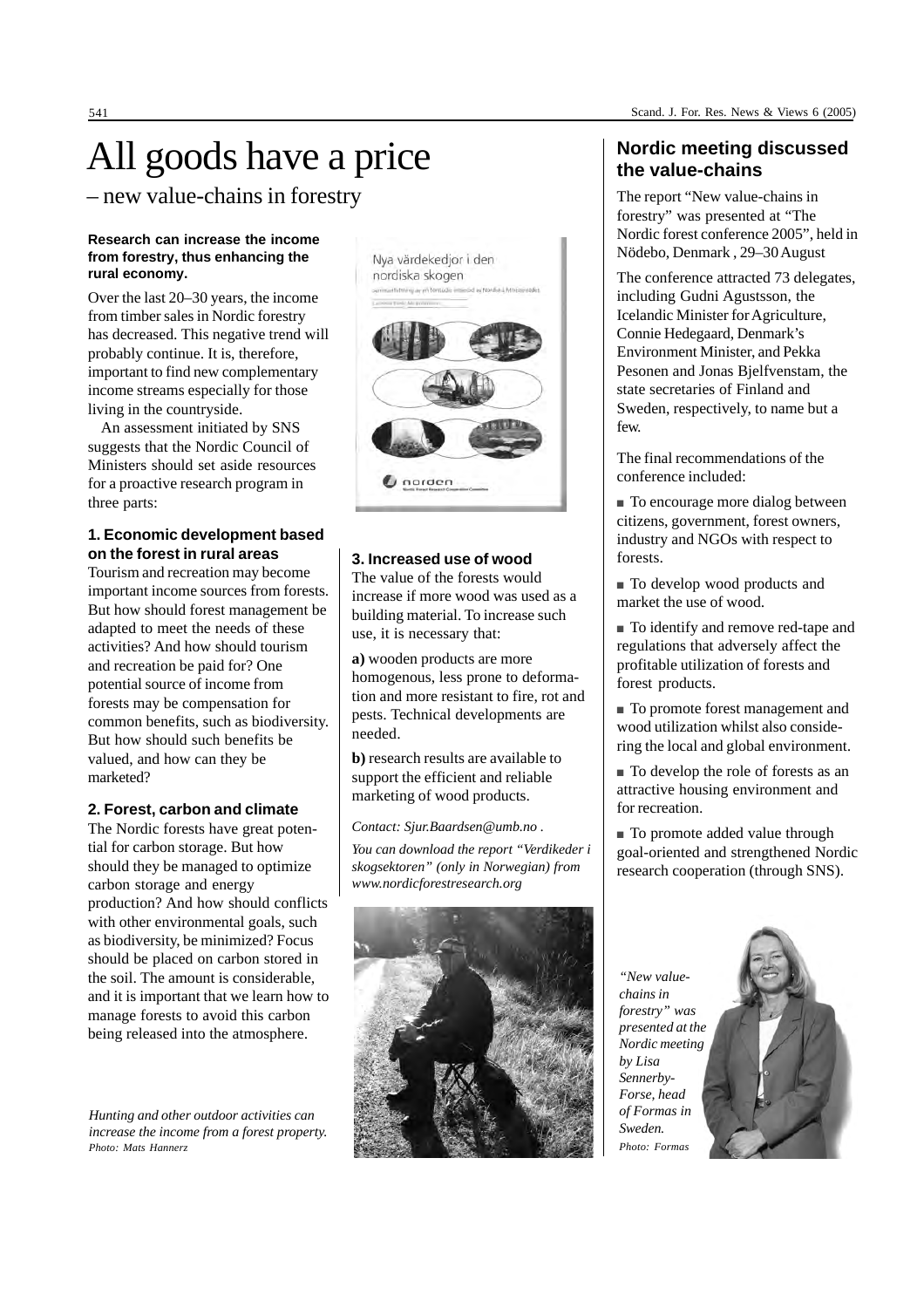# Swedes find forests important for their well-being

**Eight out of ten Swedes claim that it is important for their well-being to have access to forests. Three out of four visit a forest at least once a week. These were some of the findings of a survey on values and opinions related to the forests and their future use, conducted by the Swedish National Board of Forestry.**

Two contrasting opinions are highlighted by the study: that forests are suppliers of raw material for industry, and that they are important for health, recreation and experiencing Nature. The first opinion is espoused by the forest industry, the second by nature organizations, county and community administrators, and a majority of the public. The opinions of modern private forest owners fall halfway between the two, according to the survey.

#### **Poor understanding of forestry**

Public opinions were surveyed using questionnaires sent out to a random sample of Swedish citizens between 16 and 79 years old. In addition, representatives of other groups were interviewed.

The analysis shows that the modern urban citizen has a very poor understanding of the forests as suppliers of raw materials. On the other hand, the

forest industry does not pay sufficient attention to public concerns and wishes related to the forests, according to the survey.

### **Forests enhance public health**

Although most people live in cities today, as many as 50% of the interviewees were raised in the countryside. Also, young people, born in the period 1974–1980, have quite a "rural" background, since 40% of them claim to have been raised in the countryside.

The perceived importance of the forests differed only marginally between city dwellers and people in the countryside. The authors of the survey conclude that forests are important for all people, regardless of where they live. Only four percent of the public indicated that the forest is unimportant for them.

The forests enhance public health, nature conservation, preservation of cultural features and recreation. These are the primary concerns that should determine the use of the forests, according to the survey. The forest as a producer of wood raw material or game had a much lower ranking.

### **Walking and exercise**

Three out of four Swedes visit the forest at least once a week. This is a rather high figure, compared with earlier investigations. It is explained by the use of a wider definition of a "forest visit".

The main activity in the forest is simply walking. Over 90% claim that they take a walk in the forest at least once a year. The distance to the forest is an important factor for the visit frequency. In the countryside, 20% of people visit the forests daily, while only 6% of the people in the large cities do so.

Exercising is the second most common activity in the forests. More than one in four respondents exercise in the forest every week.

Picking mushrooms or berries is also still a common activity. Seventy percent do so at least once a year, and about 30% use the forests for hunting or fishing at least once a year. Very few people work in the forest. Only one percent claim that they work in the forest on a daily basis, and 18% that they work there at least once a year.

Source: www.svo.se

*Photo: Skogforsk*